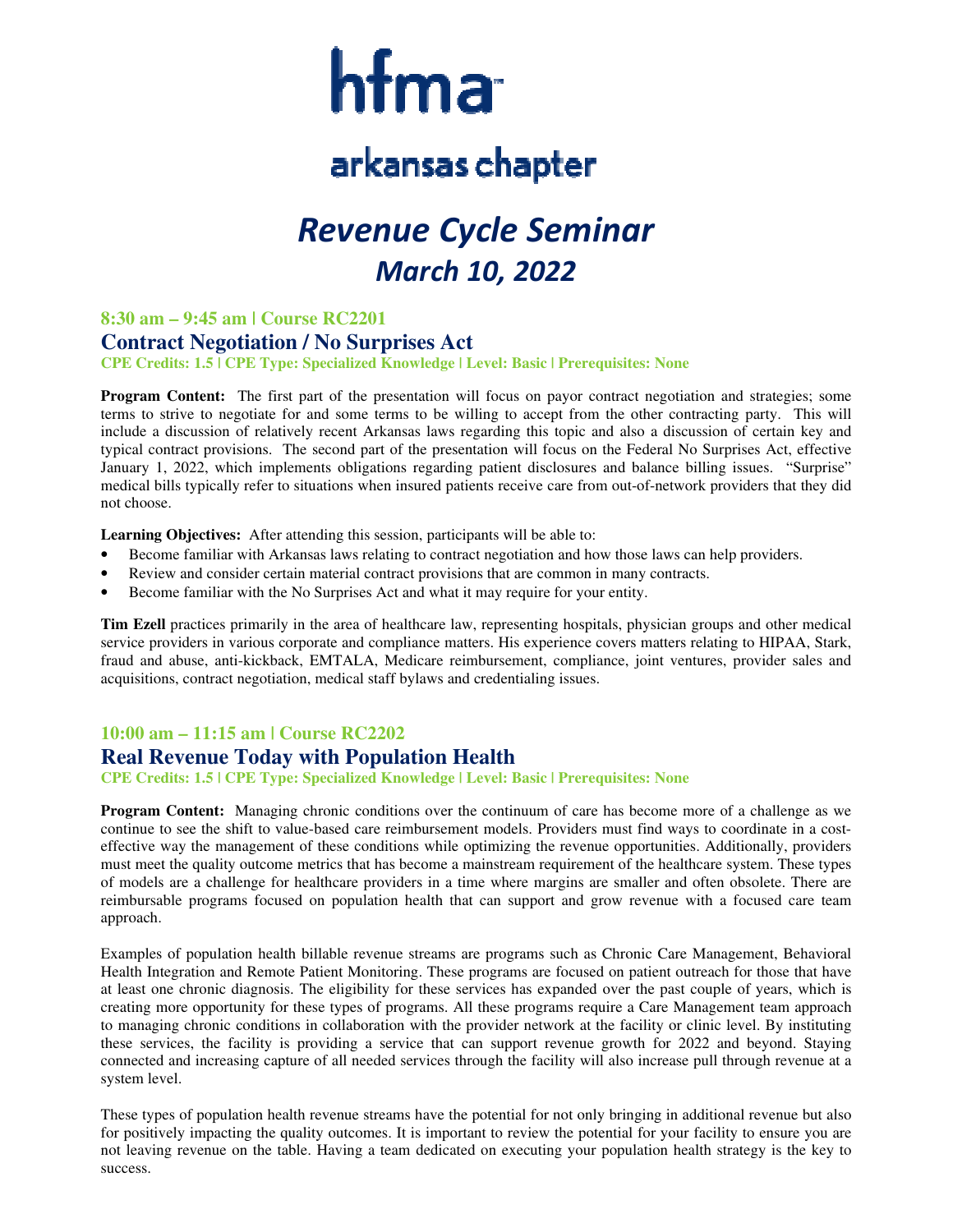**Learning Objectives:** After the session, participants will be able to

- Understand expanded revenue opportunities in the ambulatory setting.
- Be knowledgeable on the requirements for various population health revenue opportunities.
- Understand ways to sustain and grow their ambulatory practice for population health.
- Have the knowledge to evaluate the opportunities available in their clinical setting to promote a revenue opportunity that can be put into practice.

**Brandy Hoell** is an experienced Revenue Cycle leader with a background in Care Management, Patient Access Management & Clinical Documentation Improvement. As an experienced and strategic Revenue Cycle leader for the past 20 years, she has a career of high achievement in restructuring Care Management models including MSSP, ACO, Chronic Care Management Programs and Managed Care Plans, reducing LOS, decreasing denials, implementing population health models of care and revenue cycle management. The keys to her success in this ever-changing healthcare environment is her passion to improve workflows and implement process improvements while upholding corporate policies and regulatory requirements. In her career she has served in Director of Care Management and Patient Access positions in addition to providing leadership at a regional level to assist clients in program development, process improvement efforts, and to meet strategic goals. Brandy has a Bachelor of Science in Nursing and a Master of Science in Nursing (MSN). She received her Case Management Certification (CCM) from the Case Management Society of America (CMSA) in 2005 and served as co-chair of the Central Mississippi Transition of Care Coalition (2015-2017).

#### **12:15 pm – 1:30 pm | Course RC2203**

#### **Staying Agile and Focused on Back-end Collections**

**CPE Credits: 1.5 | CPE Type: Specialized Knowledge | Level: Basic | Prerequisites: None** 

**Program Content:** In this ever-changing revenue cycle landscape, it's important to stay informed and adjust workflows regularly to support the needs of the organization. Reviewing best practice techniques, this presentation will cover how to proactively monitor receivables and react quickly when implementing changes. We'll also talk about how increasing business office staff buy-in translates to enhanced productivity and improved cash collections and how to accomplish this through meaningful training and workflow maintenance.

**Learning Objectives:** After attending this session, participants will be able to

- Learn best practice methods to prevent denials, increase cash collections, and keep collectors productive and engaged.
- Identify risk areas in their current workflows and how to address issues using action plans.
- Develop a training plan for implementing new processes and workflows.

**Megan Smith** is currently the Executive Director of Quality and Training at Healthcare Resource Group. She has over twenty years of revenue cycle experience including preservice authorizations, utilization management and all facets of Patient Financial Services. Focused on process improvement, Megan has an extensive background in denial prevention, payer appeals and regulatory compliance. Her current role includes developing and presenting companywide training as well as oversight of HRG's quality audit program for Self Pay, Billing and HIM departments.

#### **1:45 pm – 3:00 pm | Course RC2204**

#### **Revenue Cycle Best Practices for Front End Activities**

**CPE Credits: 1.5 | CPE Type: Specialized Knowledge | Level: Basic | Prerequisites: None** 

**Program Content:** Now more than ever, hospitals are looking for ways to improve their cash position and streamline revenue processes. One such opportunity for improvement is through the hospital's revenue cycle activities. What is the revenue cycle? Many people may think of it as billing or coding, but this session will demonstrate the entire robust spectrum of revenue cycle activities and how to use revenue cycle to improve the hospital's bottom line.

This presentation will focus specifically on the front-end activities of the claim life cycle. These activities occur previsit and during the patient visit.

**Learning Objectives:** After this presentation, participants will be able to

- Identify the activities involved in pre-visit and patient visit stages of Revenue Cycle.
- Identify best practices for each of the activities in the pre-visit and patient visit stages.
- Learn strategies for efficiency improvement.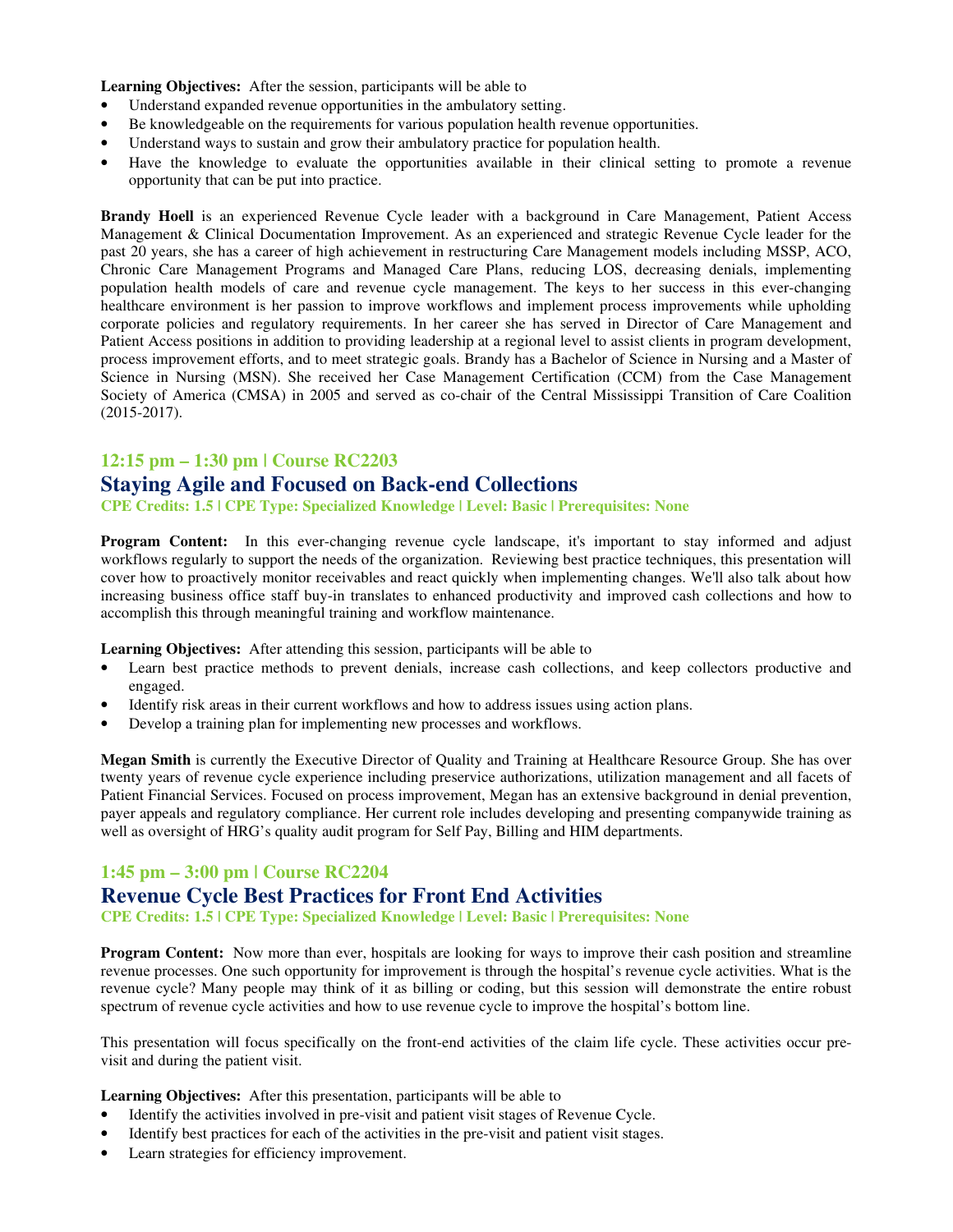**Amy Graham** is an experienced healthcare executive providing vision and direction in finance and revenue cycle and serving clients in the pharmacy, laboratory and hospital space. Amy has over 20 years' experience in maximizing the accounting, finance and revenue cycle processes for healthcare organizations. Her professional expertise includes month-end accounting consolidations for divisions with \$50-\$200M net revenue; creation of accounting policies and procedures for intercompany transactions; strategic analysis to determine long- and short-term organizational goals; development and direction of budgeting and forecasting activities for multiple entities; and understanding of synchronization of revenue cycle management to financial statements. She works effectively with diverse types of organizations from Fortune 10 companies to private equity backed companies and single practitioners. Previously, Amy served as Senior Vice President of Revenue Cycle Management (RCM) for Nashville-based PathGroup, where she oversaw the revenue cycle activities for an anatomic, clinical and molecular pathology laboratory and led a team of 160 employees and \$143M Accounts Receivable (A/R). She also held the position of Director-Global Business Services activities for Health and Wellness Support (Pharmacy, Vision and Care Clinics) for Walmart. She earned her MBA from Palm Beach Atlantic University and BS in Accounting from the University of Alabama.

**Zach Boser** is a former hospital leader passionate about helping small rural hospitals navigate the sea change in today's healthcare environment. An expert in various financial and operational areas, Zach is drawn to the challenge of improving healthcare delivery for future generations through work with rural providers and their communities. At Stroudwater, Zach supports clients through services such as financial and operational analysis, valuation, and cost report review. Before joining Stroudwater, Zach served as a senior finance executive for Cuba Memorial Hospital, a 20-bed critical access hospital (CAH) with a hospital-based 61 bed skilled nursing facility (SNF). In this role, Zach oversaw the implementation of two electronic health record systems and their integration at a health system level; supported affiliation processes with a larger health system that aligned financial and operational goals. He earned a BS in Commerce with a specialization in Marketing and a Finance Minor from Niagara University and an MBA from Louisiana State University – Shreveport.

#### **3:15 pm – 4:30 pm | Course RC2205**

#### **No Surprises Act: Lessons Learned from Part II**

**CPE Credits: 1.5 | CPE Type: Specialized Knowledge | Level: Intermediate | Prerequisites: Knowledge of the No Surprises Act** 

**Program Content:** Six months of implementation, new structures, altered processes and transparency would have passed as a result of the related requirements from the No Surprises Act Part I and Part II. BKD's Trusted AdvisorsTM will share how our clients are operationalizing the requirements to effectively achieve compliance and enhance patient experiences as well as further reveal some of the successes and difficulties during implementation regarding how the good faith estimates for self-pay or uninsured patients, independent dispute resolution (provider to payer) and dispute resolution for patients to providers all came together.

**Learning Objectives:** After this presentation, participants will be able to

- Gain an understanding of the background and current updates on delayed components of the No Surprise Act
- Discover the practical and relevant lessons learned since the act effective date of 01/01/2022.
- Learn how to prepare for the future of the Acts Delayed Components (good faith estimates for insured patients and the requirement that the convening provider collect all components from co-providers when providing an estimate to the uninsured and or self-pay patient).

**Alicia Faust** is a member of BKD's Health Care Performance Advisory Services division. She has more than 22 years of health care experience, including 13 years providing consulting services with other large international accounting firms, 3.5 years at a state hospital association and most recently 5.5 years at a large integrated academic and community-based health system. Her areas of focus include revenue management around revenue cycle and revenue integrity, financial and operational impacts related to EMR implementations and new service lines activation. Alicia is a member of the First Illinois Chapter of the Healthcare Financial Management Association.